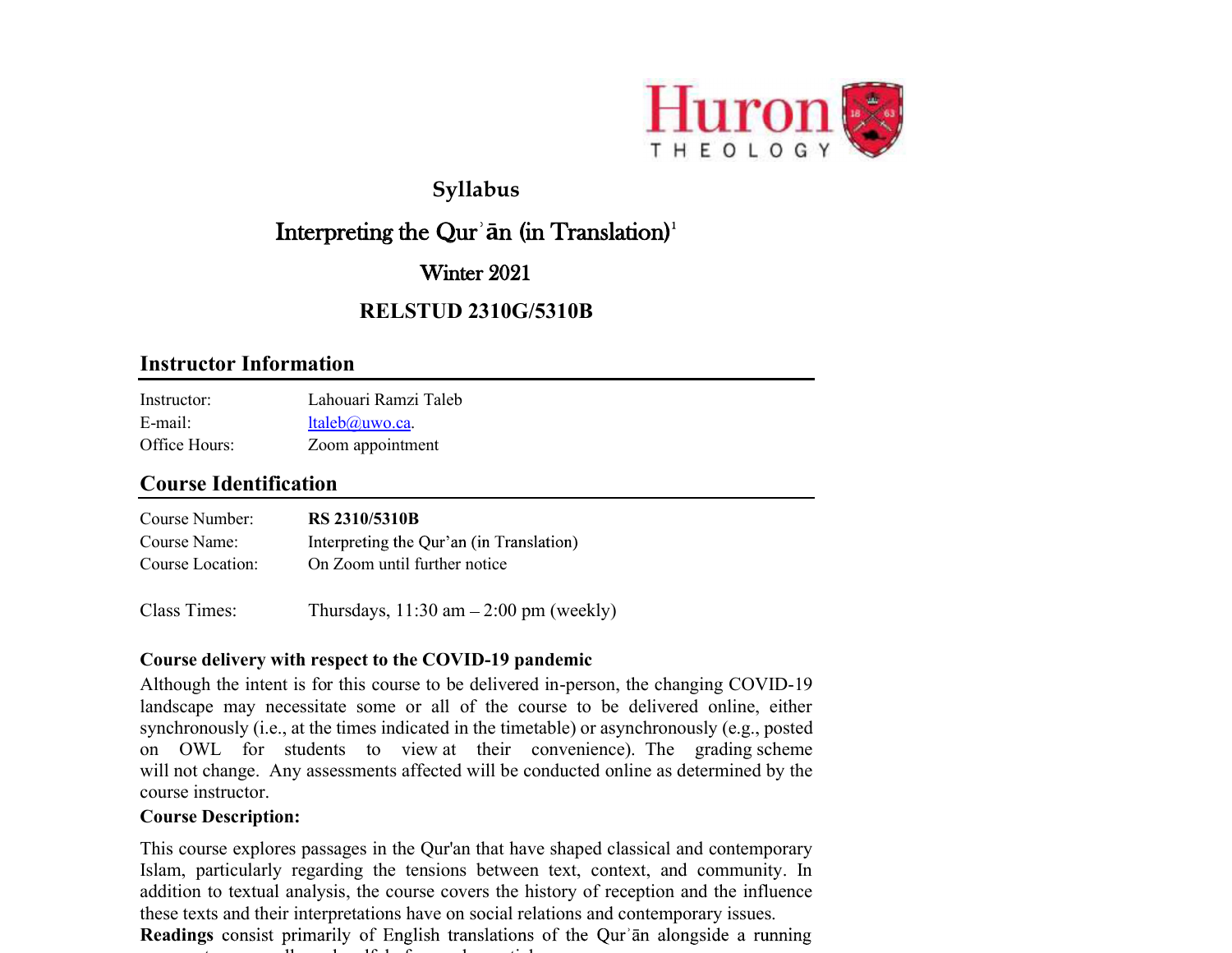- $\triangleright$  To gain a substantial understanding of the centrality of the Qur'anic scripture in all spheres of Islamic faith (spiritual, ethical, and theological, so forth).
- $\triangleright$  To understand the text and context of the Qur'an, including its form, literary expression, and content.
- $\triangleright$  To be able to critically analyze a wide variety of Quranic material (chapters and verses), including medieval and modern Quranic interpretation (tafsir).

## Evaluation:

Each student in this course is responsible for keeping up with the course materials, which includes all the assigned readings, as well as themes, notions and concepts discussed in in class. Students are expected to post questions/comments on the online Discussion Forum.

## Course Materials:

The required Text for this course will be available at the Book store at Western. Other articles and chapters can be retrieved in pdf format through the OWL course website (abbreviated in the Syllabus as CW)

## Required Text:

 $\triangleright$  The Study Qur'an: A New Translation and Commentary, ed. S. H. Nasr et al. (New York, NY: HarperOne, 2015)

Our assigned readings and assignments will be based on this translation. You may consider purchasing a small, handy translation of the Qur'an such as Abd al-Haleem's (Oxford UP) to peruse through surahs for quick reference; OR, go online to Altafsir.com. I recommend the translation of Thomas Cleary: https://www.amazon.com/Quran-New-Translation-Thomas-Cleary/dp/192969444X

### Useful Reference Works:

- The Encyclopedia of the Qur'ān (A basic source of information and up-to-date bibliography on most topics related to the Qur'an. It is available online through Western libraries website at https://www.lib.uwo.ca/.

- The Encyclopedia of Islam (The go-to reference for all things Islamic Studies)

#### Course Evaluation and Due Dates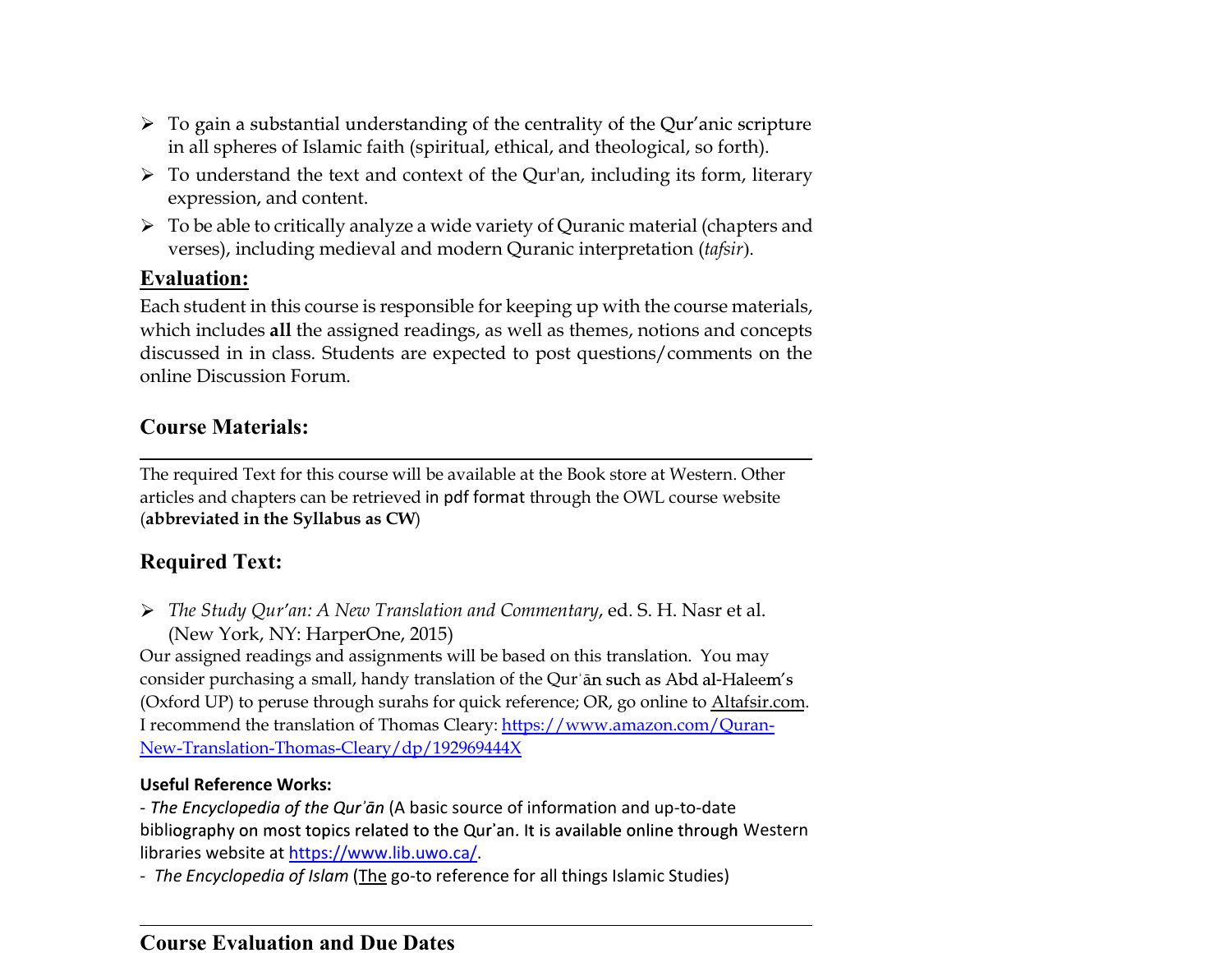## Requirements

The final grade for the course will be based on evaluations in three areas.

(1) Attendance & Participation (15%):

Each student is expected to carefully read the assigned readings and be prepared for class.

Your thoughtful and critical engagement with the readings, the instructor and peers will be crucial for earning a high participation mark. Your participation can be performed in two ways:

- a. For synchronous classroom, you may at any time raise a question, interject, or comment on the assigned readings or topics discussed in class.
- b. You may use the virtual 'Raise Hand' feature OR raise your hand on Zoom to participate.
- c. You may also ask a question and/or add a comment on the Group Chat feature on Zoom.

### (2) Moderated Discussion (20%) & Online Discussion Board

This Discussion Board help students and their peers navigate through the challenging aspects of the reading material. You are expected to post at least one thoughtful question or comment on the assigned readings before our weekly Zoom session. Your question/or comments should be posted on Tuesday of each week (For our Jan 20<sup>th</sup> meeting, your question should be posted on Tuesday, Jan 18<sup>th</sup>).

To help your classmates and the instructor identify the source of your question, kindly indicate to the author and title (page and/or paragraph, if applicable) of the assigned reading \*\*\*

Some helpful guidelines on what your question/comment should include:

a. Your question may be about a definition (what does this concept/idea mean?), a notion (what does this scriptural notion entail?), a theme (e.g., the nature and function of prophethood in the Qur'an) or a scriptural interpretation (what are the different ways in which one verse is interpreted by different exegetes and theologians?)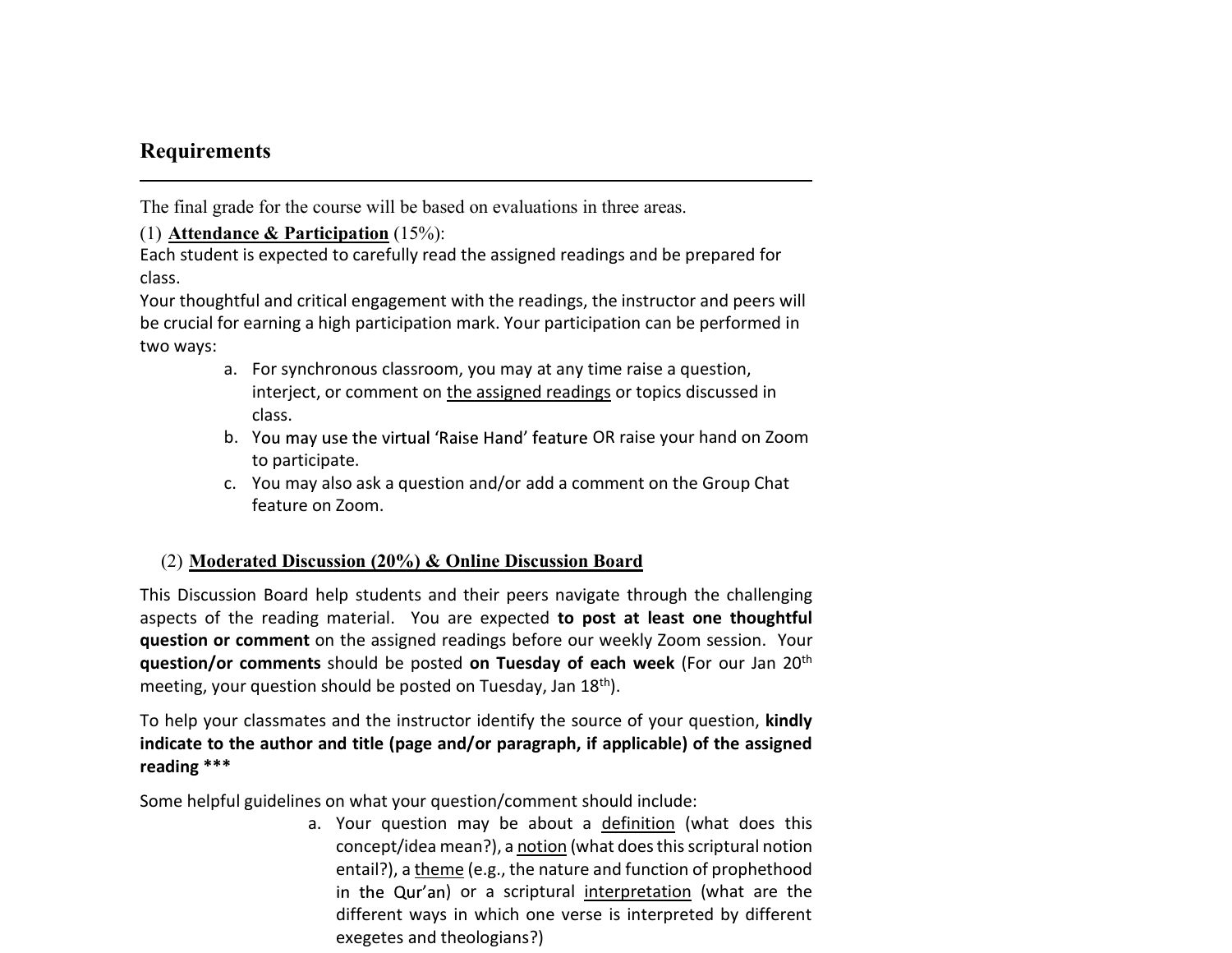- c. You may also develop someone's else question (I think that the question that was asked by my peer is connected to another question that I have. Are they interconnected?)
- a. You may also have the same question as someone else: you can do so by pressing the 'like' button on the Forum or by sharing the question to your own thread.

The session will begin with a preliminary lecture (30-40 mins) on some of the key notions and themes that have come up in the reading assignments. I will also briefly take up some of the questions posted on the Discussion Board. We will then read together key passages from the assigned readings (15-20 mins). We will take a 10 mins break, after which we will engage in a moderated group discussion (40-45mins):

Each week, the moderator of each group will gather a thoughtful 1-page summary of the readings; (2) The moderator will solicit three key ideas/concerns to get a sense of what areas should be explored in the discussion; (3) we will go back to classroom mode and ask the moderator of each group to bring up key concerns/ideas within each group (20 mins). Every week, a different moderator will be designated by his/her group. We will end each session with a 20minute recap of the key ideas that were discussed in the group and assigned readings.

4 bi-weekly Reading Reports (20%):

You must complete at least 4 weekly assignments. Each assignment counts as 5% of your final grade and is designed to help you engage closely and analytically with the text of the Qur'an. If you are unsatisfied with an assignment grade, you may complete an extra assignment(s) and I will count your highest 4 marks toward the final grade.

#### (3) Oral Presentation (15%) (March 3th)

Each student will be required to give a 15 mins oral presentation (synchronously) on the topic you intend to explore for your final assignment. You are encouraged to email a handout of your presentation to the instructor and to the class before the presentation. The topic should be chosen in consultation with the instructor

#### (4) Final Reading Report: 30%: Due April 7th, 2022.

For your final assignment is a critical analysis of a short sura of the Qur'an or a topic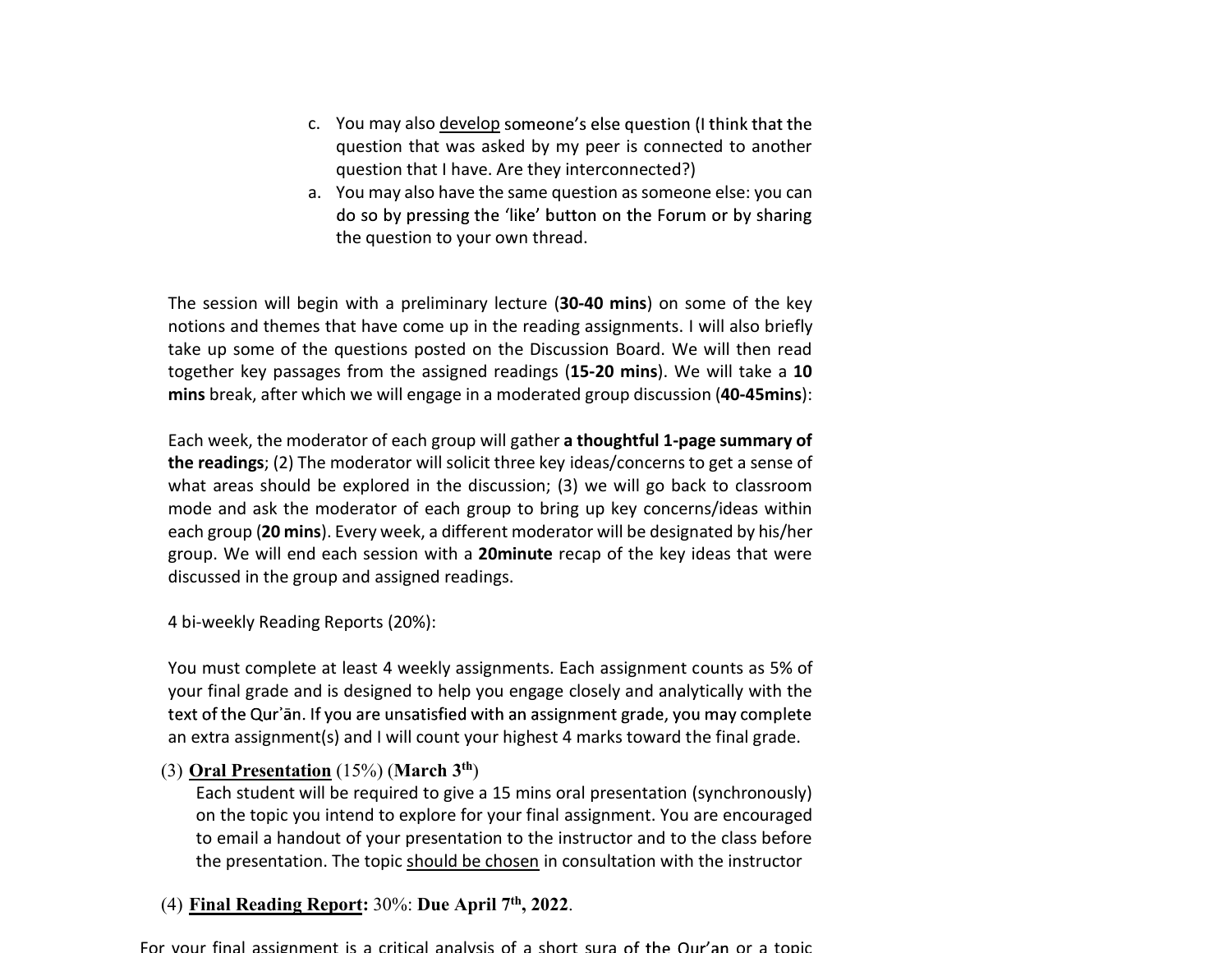If you wish to submit a creative assignment on the art of Qur'anic calligraphy and illumination, Qur'anic recitation, or the impact of the Qur'anic teachings on Islamic Architecture and Music, please consult with me first before making your choice.

#### Submission Guidelines

Please submit your assignments in electronic format by the due dates/times through OWL site. If you do not receive a response from me acknowledging that I have received your assignment within 24 hours, then please resend to ltaleb@uwo.ca, since I may not have received it. Due dates/times for the discussion forum contributions will be posted on OWL site.

Huron provides free writing support to undergraduate students. Services are designed for both native and non-native speakers of English, and include non-credit courses, single-session workshops, individual writing consultations, and online resources. Students are encouraged to use these services as needed: Huron's Writing Skills Centre: http://www.huronuc.on.ca/student\_life/writing\_services.

## Schedule of Lectures and Readings

**Jan.**  $13<sup>th</sup>$  (synchronous)

#### The Our an: The Final Revelation and the Seal of the Prophets

- Introduction to the Course: What is a Sacred Scripture?
- The Qur'an's Self-Referentiality: An Examination of Kitab and Tanzīl

\*\* Required Readings

-The Study Quran, Sura 1 "Al-Fātiḥa/The Opening", pp. 3-11; Sura 96 "Al-

'Alaq/The Blood Clot,"  $pp. 1535-1538$  (read both the running commentary and the Qur'ānic text throughout course).

- Sells, Approaching the Qur'an,  $1-31$  (PDF on Course Website =  $[CW]$ )

- Madigan, "Themes and Topics," in Cambridge Companion to the Qur'an, pp. 79-95 (CW).

- Joseph Lumbard, "Muhammad in the Qur'an" in The Routledge Companion to the  $Our'an$ , pp. 105-114 (pdf on CW).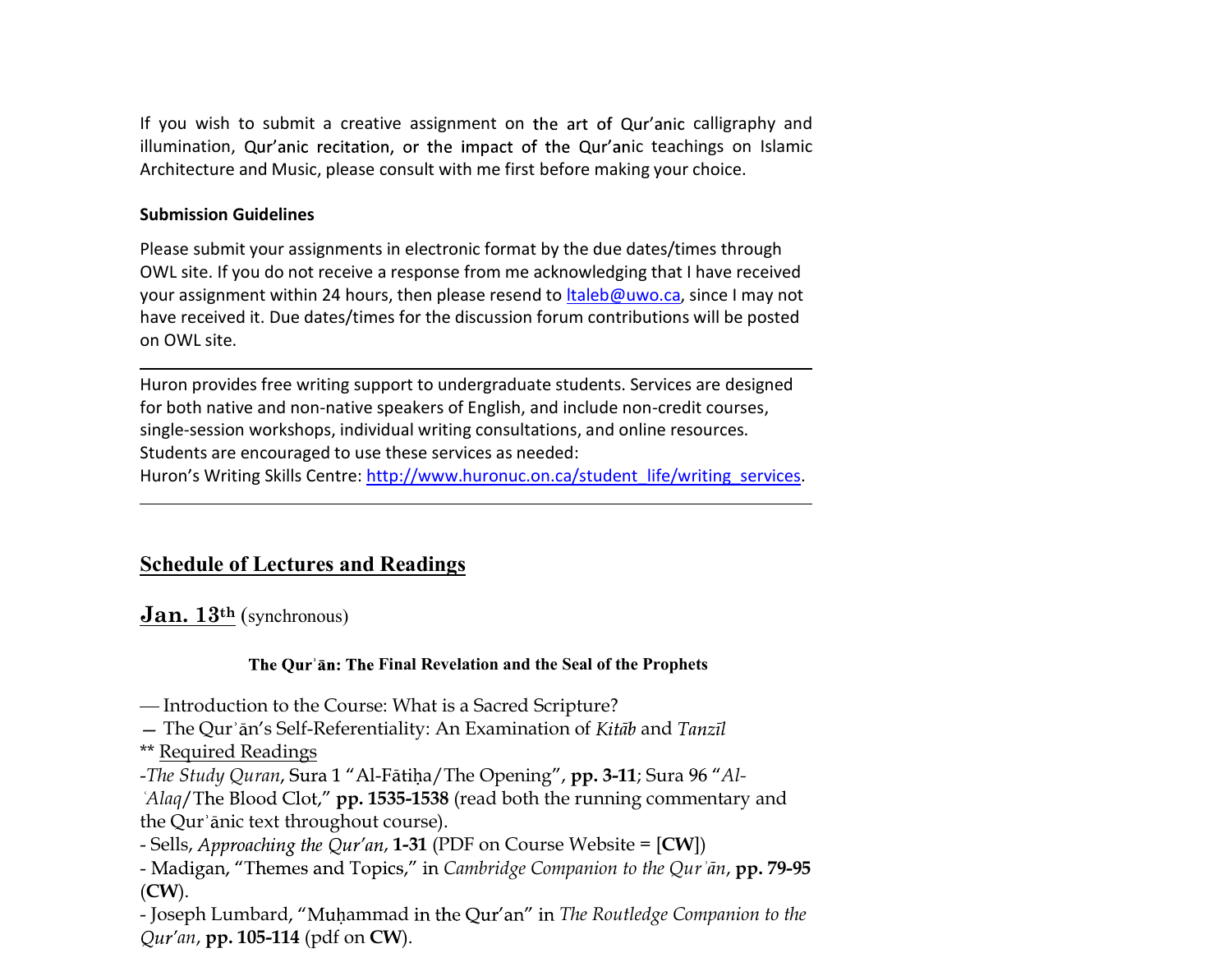Sura 27 "The Ant/Al-Naml,"  $pp. 927-944$ ; Sura 55, "The Compassionate/Al-Rahmān", pp. 1309-1318

- Mattson, "How to Read the Quran" in Study Qur'an, 1587-1606.

- Boullata, Issa J. "Literary Structures of the Qur'an." In Encyclopaedia of the Qur'an, edited by Jane Dammen McAuliffe, 192-205. Vol. 3. Leiden, The Netherlands: Brill Academic Publishers, 2003 (On CW).

\*\* Extra Credit Opportunity: Watch Koran by Heart and submit a 2-page reflection by email at (ltaleb@uwo.ca) before next Tuesday 10/4 for an extra 1% to your final grade. More than 100 children from all over the world descend on Cairo to compete in an annual Koran-reciting contest). Directed by Greg Barker, 1h 30m. https://www.youtube.com/watch?v=ptHdmw57rzM.

## \*\*\* Assignment I: General Features of the Qur'an (Submit electronically)\*\*\*

Jan. 27th (synchronous)

\*\* Required Readings

### The Historical Context of the Qur'anic Revelation

- Pre-Islamic Arabia and the Broader Sectarian Milieu of Late Antiquity: Jāhiliyya, the Hanīf Tradition, Jews, and Christians

- The Compilation of the 'Uthmani Codex: The Qur' an and its Variant Readings  $\left( \vec{q} \right)$  at  $\left( \vec{q} \right)$ 

\*\* Required Readings

- The Study Quran, Suras 93-98, pp. 1526-1544.

- Muhammad Mustafa al-Azami, "The Islamic View of the Qur'an," in The Study Quran, 1607-1623.

Izutsu, Toshihiko. Ethico-Religious Concepts in the Qur'ān (Montreal: McGill-Queen's University Press, 2002), Chap. V ("Islamization of old Arab virtues" Ethico-religious concepts 74-104).

- **optional reading**: Donner, Fred, "The Historical Context," in The Cambridge Companion to the Qur'an, pp.  $23-40$  (On CW).

Feb. 3rd (synchronous/or in-person)

#### The Meccan Revelations (ca. 615–622)

The Meccan Revelations: One God, Many Signs, Judgment Day, Afterlife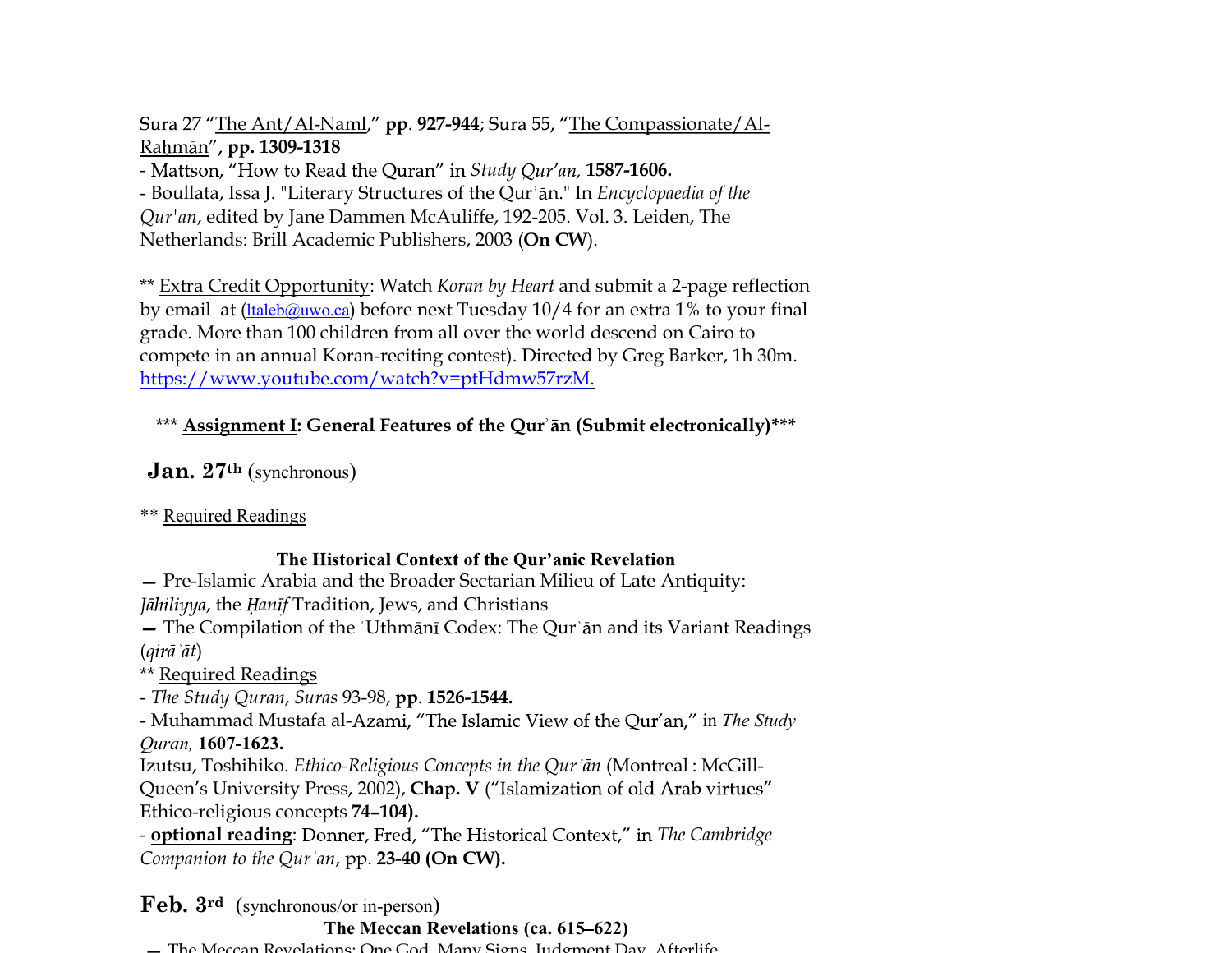#### \*\*\* Assignment II: "Ummī" in the Qur'ān\*\*\*.

Feb. 10th (synchronous)

#### The Medinan Revelations (ca. 622-632)

- The Medinan Revelations: Community and Family

- The Qur'an on Three Pivotal Military Battles: Badr, Uhud, and al-Khandaq

\*\* Required Readings

- The Study Quran, Sura 2 (The Cow/Al-Baqara), pp. 12-125.

Feb. 17th (synchronous/or in-person)

### Divine Legislation, Prophecy and Sainthood

 The Legal Verses: Commands, Prohibitions, and Abrogative Passages  $(naskh)$  in the Qur'an

- The Qur'ān on Messengers (Rusul), Prophets (anbiya<sup>"</sup>), and Saints (awliya<sup>"</sup>)

\*\* Required Readings:

The Study Quran, Sura 18, "The Cave/Al-Kahf" pp. 728-762

The Study Quran, Sura 21, "The Prophets"

The Study Quran, Sura 24 (Light/Al-Nūr), pp. 864-888.

Al-Tayyib, "The Quran as Source of Islamic Law," in The Study Quran, pp. 1695-1718.

\*\*\*Assignment III: War and Peace in the Qur'an/or the Afterlife in the Qur'an\*\*\* (submit electronically)

## \*\*\* Spring Reading Week; No Class (Feb 19 -27) \*\*\*

Mar. 3<sup>th</sup> (synchronous/or in-person)

The Qur'an on Christianity & Other Religions

\*\*\*Oral Presentation on Final Assignment \*\*\*

- Mary the Chaste: An Analysis of Sura 19 Maryam

- Jesus the Spirit, Word, and Prophet of God

\*\* Required Readings:

Read Suras (in the following order):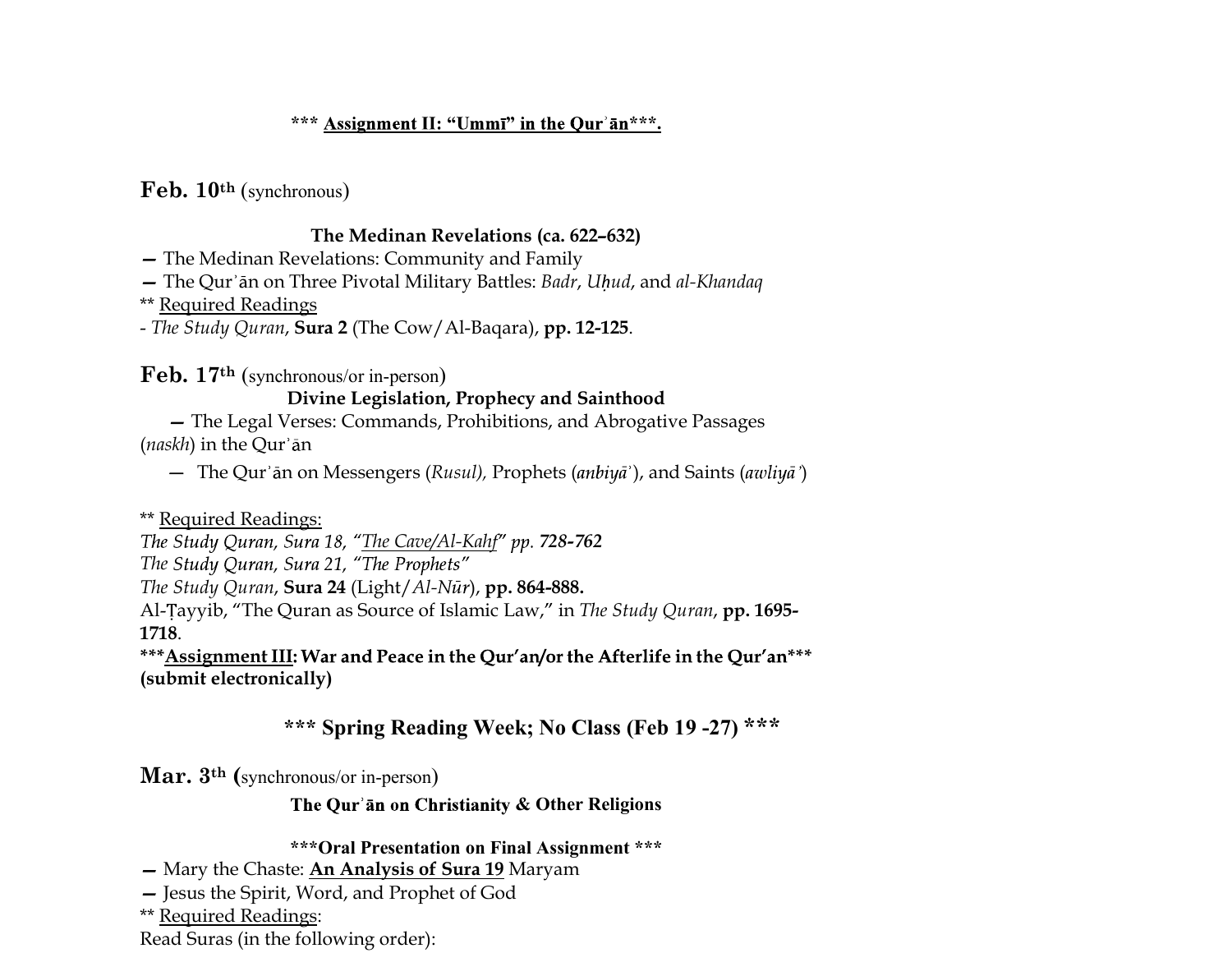- Moses the Mouthpiece of God (kalīm Allāh), Legislator, and Student of al-Khidr

 $-$  The Qur' an and the Sufi scriptural exegesis (tafsir)

\*\* Required Readings

- Study Qur'an: Sura 18, Sura. 33, Sura. 53 (18:60-82, 33:33, 53:1-18 with commentary)

- Shaykh Ahmad al-'Alawi (d. 1934), "Commentary on the Basmala and al-Fatiha from the Swelling Sea: an Exegesis of the Qur'an by Pure Light," **pp. 21-40.** 

- Chittick, "The Quran and Sufism," in The Study Quran, pp. 1737-1749.

\*\* \***Assignment IV:** Jesus as Prophet in the Qur'an/or Qur'an's Appraisal of the "People of the Book" \*\*\*

**Mar. 18<sup>th</sup>** (synchronous/or in-person)

### The Medieval Interpreters

Tuesday 3/5 - Major Trends in Qur'anic Exegetical Literature \*\* Required Readings: The Study Quran, Sura 13 (The Thunder/al-Ra d), pp. 615-628; Sura 23 (The Believers/Al-Mu'minūn), pp. 850-864. Saleh, Walid, "Quranic Commentaries," in The Study Quran, pp. 1645-1658.

**Mar. 25<sup>th</sup>** (synchronous/or in-person)

### The Quran and the Islamic Intellectual Tradition Literary Features of the Qur'an

\*\* Required Readings:

Study Qur'an, Suras 13-17 (15 and 17 with commentary), 24 (24:35 with commentary) Damad, "The Quran and Schools of Islamic Theology and Philosophy" in SQ, 1719-1735.

- Mayer, "Traditions of Esoteric and Sapiental Quranic Commentary" in SQ, 1659-1678.

Jean-Louis Michon, "The Qur'an and Islamic Art" in SQ, 1751-1764.

April  $1^{st}$  (synchronous/or in-person)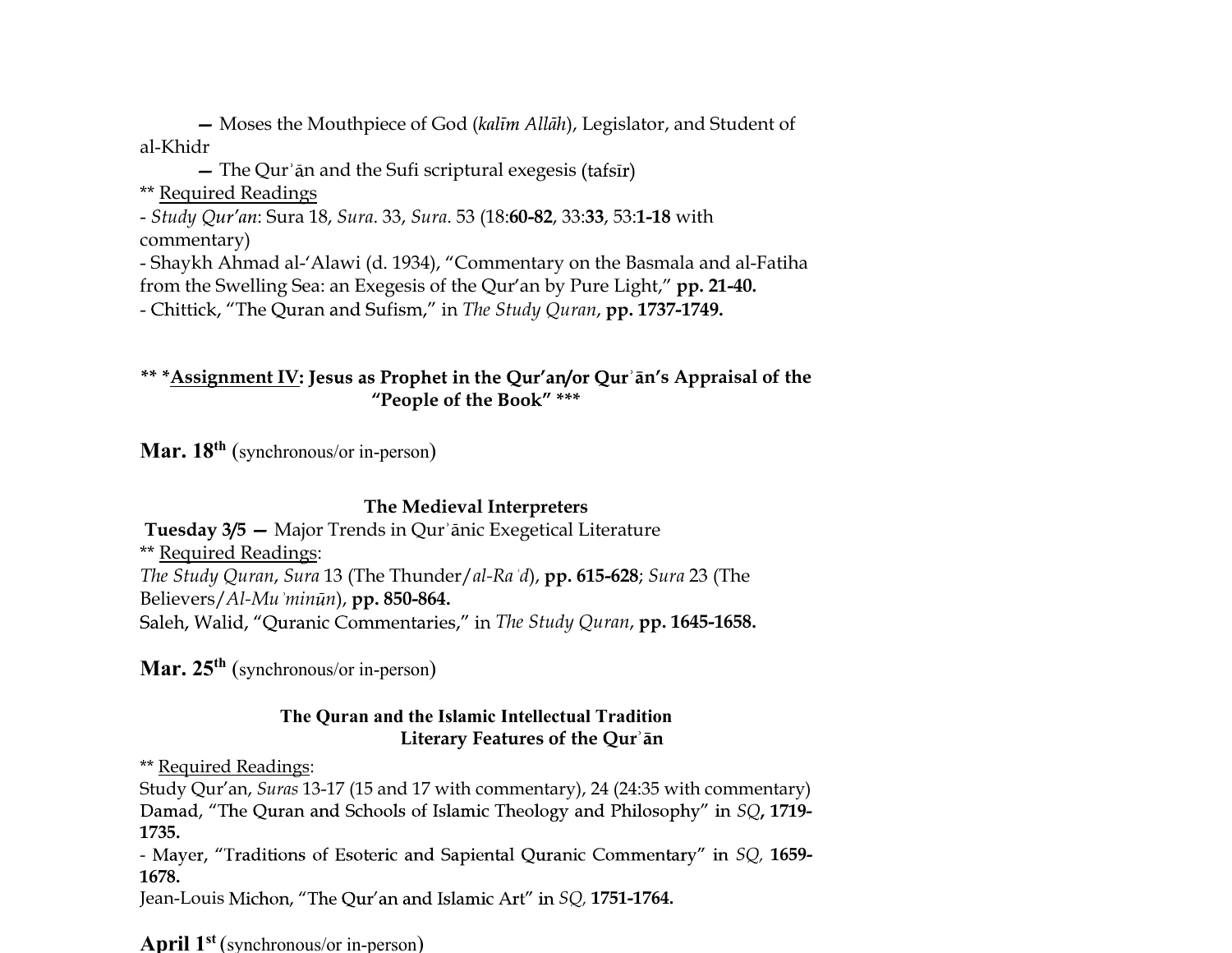Dagli, Conquest and Conversion, War and Peace in the Quran'' in *Study Quran*, 1805-1817.

April  $7<sup>th</sup>$  (synchronous/or in-person)

#### Women, Ethics and Society in the Qur'an

 $-$  Modern & Feminist Readings of the Qur'an

\*\* Required Readings:

Maria M. Dakake. "Quranic Ethics, Human Rights and Society." SQ, pp. 1785-1804. Sura 4, (Women/al-Nisā<sup>\*</sup>) pp. 188-269.

Brown, Jonathan, Misquoting Muhammad: The Challenge and Choices of Interpreting the Prophet's Legacy, chapter 7, "When Scripture Can't be True" (Simon and Schuster, 2014). (On CW)

## Academic Integrity

Plagiarism is an academic offense and will be treated as such. Students who are in doubt as to the nature of this offence should consult their instructor, Department Chair, or Dean's Office, as well as the Huron University College Statement on Plagiarism, "specifically, the definition of what constitutes a Scholastic Offence, at the following Web site: http://www.uwo.ca/univsec/handbook/appeals/scholoff.pdf." see: http://www.uwo.ca/univsec/handbook/exam/crsout.pdf

## Students Requiring Accommodations a

If you require accommodations due to a disability or a health reason, please inform the course instructor and get in touch with the Accessibility Services Office as soon as possible. "Students seeking academic accommodation on medical grounds for any missed tests, exams, participation components and/or assignments worth 10% or more of their final grade must apply to the Academic Counseling office of their home Faculty and provide documentation. Academic accommodation cannot be granted by the instructor or department. For UWO Policy on Accommodation for Medical Illness see:

### http://www.uwo.ca/univsec/handbook/appeals/medical.pdf."

### Verification of Illness URL:

Please see the University's Policy on Accommodation for Medical Illness at: https://studentservices.uwo.ca/secure/index.cfm

# Writing Support